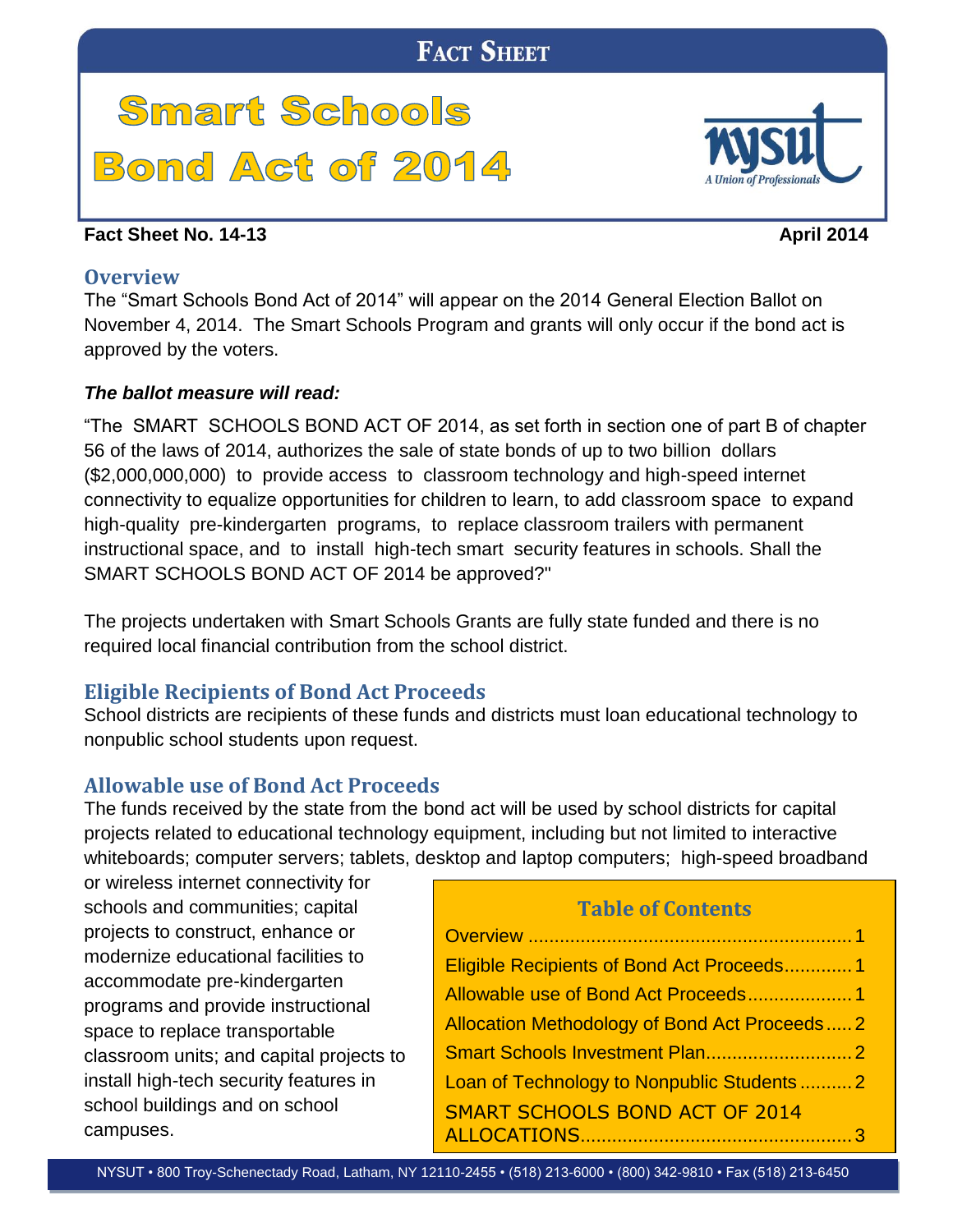#### <span id="page-1-0"></span>**Allocation Methodology of Bond Act Proceeds**

Each school district has already been given the amount of their potential allocation from the bond act. A list of all district allocations is included beginning on page three. The state budget included a formula which was used to make district allocations and provides that each school district's percentage of the \$2 billion bond act will be based on the district's percentage of formula school aid (excluding Building Aid, Universal Pre-k, and the Gap Elimination Adjustment) in 2013-14. For example, if a district's school aid was 1 percent of the state total school aid then the district would be eligible for a \$20,000,000 allocation (1 percent of the \$2 billion) from the bond act.

### <span id="page-1-1"></span>**Smart Schools Investment Plan**

Districts are required to submit a "Smart Schools Investment Plan" to the Smart Schools Review Board which is comprised of the education commissioner, the state budget director, and the chancellor of the State University of New York. The plan will describe how the district will use the Smart Schools Bond Act funds. In developing such investment plans, school districts are required to consult with parents, teachers, students, community members and other stakeholders. The district may not receive a Smart Schools Grant until the review board approves their plan.

# <span id="page-1-2"></span>**Loan of Technology to Nonpublic Students**

Smart Schools classroom technology shall be made available to nonpublic students who attend nonpublic schools within the school district upon their request. This loan process is consistent with existing practices of "*loaning*" instructional computer hardware to nonpublic students. Nonpublic students could only receive loans for classroom instructional technology such as laptops, tablets, computers, servers, and projects which expand broadband access and wireless internet connectivity.

Such Smart Schools classroom technology is to be loaned free to nonpublic students, commencing with the 2014-15 school year, subject to such rules and regulations of the Board of Regents and school districts. This loan process is similar to the existing requirements for loaning technology to nonpublic students for computer hardware.

The maximum funds which may be loaned to nonpublic students may be no greater than two hundred fifty dollars multiplied by the nonpublic school enrollment. This acts as a cap on school district technology loans to nonpublic schools but the statute also requires that districts make these loans on an equitable basis to nonpublic students within this maximum dollar amount.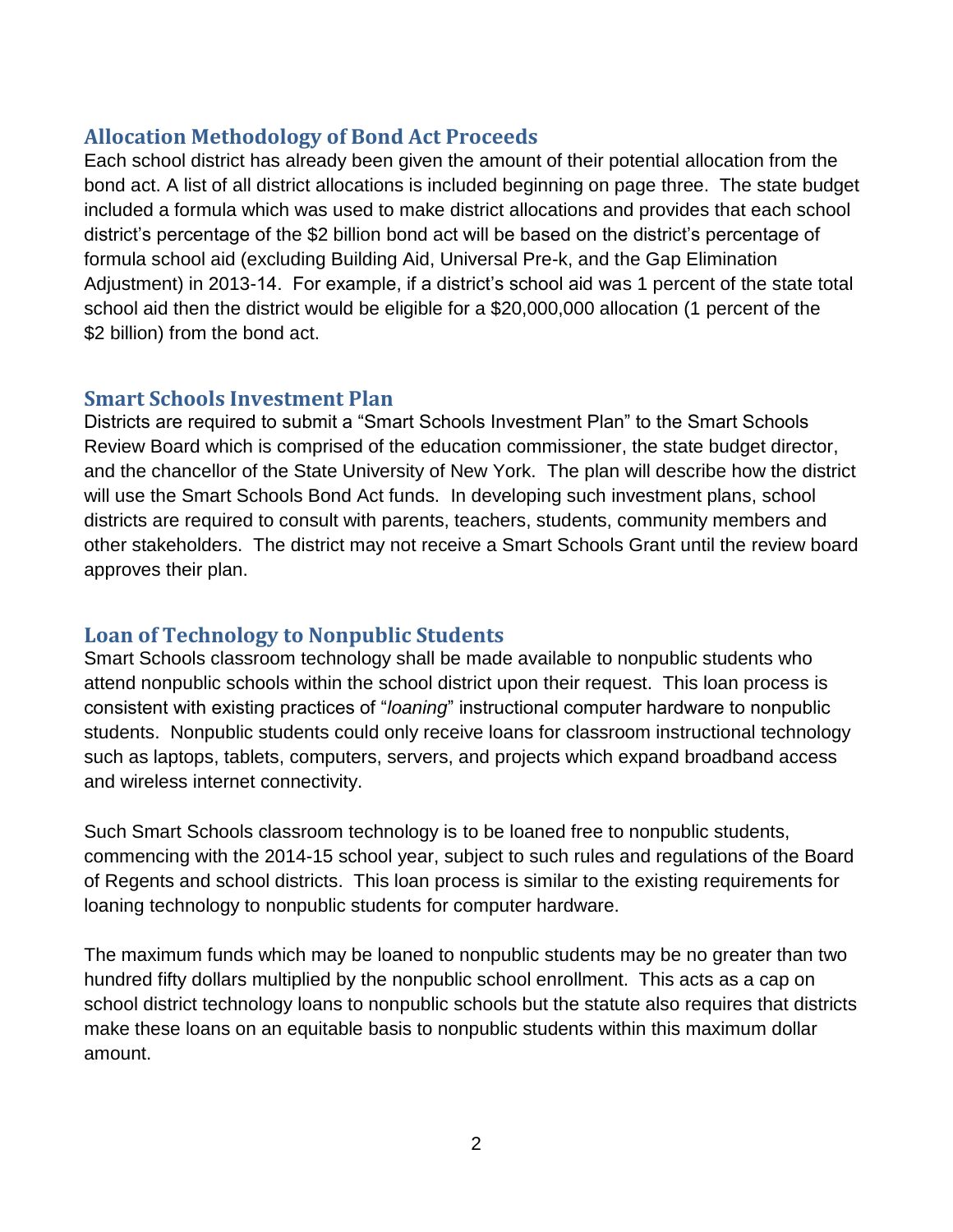# <span id="page-2-0"></span>**SMART SCHOOLS BOND ACT OF 2014 ALLOCATIONS**

 $\overline{\phantom{a}}$ 

| <b>School District</b> | <b>Allocations</b> |
|------------------------|--------------------|
| Addison                | \$<br>1,654,167    |
| Adirondack             | \$<br>1,397,402    |
| Afton                  | \$<br>924,803      |
| Akron                  | \$<br>1,255,318    |
| Albany                 | \$<br>7,946,807    |
| Albion                 | \$<br>2,238,441    |
| Alden                  | \$<br>1,246,433    |
| Alexander              | \$<br>961,925      |
| Alexandria             | \$<br>417,776      |
| <b>Alfred Almond</b>   | \$<br>609,287      |
| Allegany-Limes         | \$<br>1,253,633    |
| <b>Altmar Parish</b>   | \$<br>2,067,182    |
| Amagansett             | \$<br>31,800       |
| Amherst                | \$<br>1,043,273    |
| Amityville             | \$<br>2,220,695    |
| Amsterdam              | \$<br>3,170,930    |
| Andes                  | \$<br>87,858       |
| Andover                | \$<br>449,583      |
| Ardsley                | \$<br>577,595      |
| Argyle                 | \$<br>675,707      |
| Arkport                | \$<br>570,028      |
| Arlington              | \$<br>5,218,541    |
| Attica                 | \$<br>1,499,221    |
| Auburn                 | \$<br>3,526,117    |
| <b>Ausable Valley</b>  | \$<br>1,296,170    |
| <b>Averill Park</b>    | \$<br>2,160,806    |
| Avoca                  | \$<br>726,321      |
| Avon                   | \$<br>720,747      |
| Babylon                | \$<br>836,086      |
| <b>Bainbridge Gui</b>  | \$<br>1,033,031    |
| <b>Baldwin</b>         | \$<br>2,673,800    |
| <b>Baldwinsville</b>   | \$<br>3,697,360    |
| <b>Ballston Spa</b>    | \$<br>2,444,766    |

and the state

| <b>School District</b> | <b>Allocations</b> |
|------------------------|--------------------|
| <b>Barker</b>          | \$<br>596,160      |
| <b>Batavia</b>         | \$<br>2,133,393    |
| <b>Bath</b>            | \$<br>1,826,167    |
| <b>Bay Shore</b>       | \$<br>3,935,478    |
| <b>Bayport Blue P</b>  | \$<br>1,518,389    |
| Beacon                 | \$<br>2,182,414    |
| <b>Beaver River</b>    | \$<br>876,507      |
| <b>Bedford</b>         | \$<br>624,371      |
| <b>Beekmantown</b>     | \$<br>1,534,655    |
| <b>Belfast</b>         | \$<br>559,939      |
| <b>Belleville-Hen</b>  | \$<br>378,728      |
| <b>Bellmore</b>        | \$<br>447,104      |
| <b>Bellmore-Merri</b>  | \$<br>2,195,440    |
| <b>Bemus Point</b>     | \$<br>412,463      |
| <b>Berlin</b>          | \$<br>947,237      |
| <b>Berne Knox</b>      | \$<br>883,468      |
| <b>Bethlehem</b>       | \$<br>2,039,178    |
| <b>Bethpage</b>        | \$<br>1,128,764    |
| <b>Binghamton</b>      | \$<br>5,247,780    |
| <b>Blind Brook-Ry</b>  | \$<br>195,893      |
| Bolivar-Richbg         | \$<br>1,184,843    |
| <b>Bolton</b>          | \$<br>82,647       |
| <b>Bradford</b>        | \$<br>456,510      |
| <b>Brasher Falls</b>   | \$<br>1,267,379    |
| <b>Brentwood</b>       | \$<br>21,194,780   |
| <b>Brewster</b>        | \$<br>1,607,265    |
| <b>Briarcliff Man</b>  | \$<br>326,239      |
| <b>Bridgehampton</b>   | \$<br>66,656       |
| <b>Brighton</b>        | \$<br>1,078,318    |
| <b>Broadalbin-Per</b>  | \$<br>1,385,510    |
| <b>Brockport</b>       | \$<br>3,600,482    |
| <b>Brocton</b>         | \$<br>873,384      |
| <b>Bronxville</b>      | \$<br>172,631      |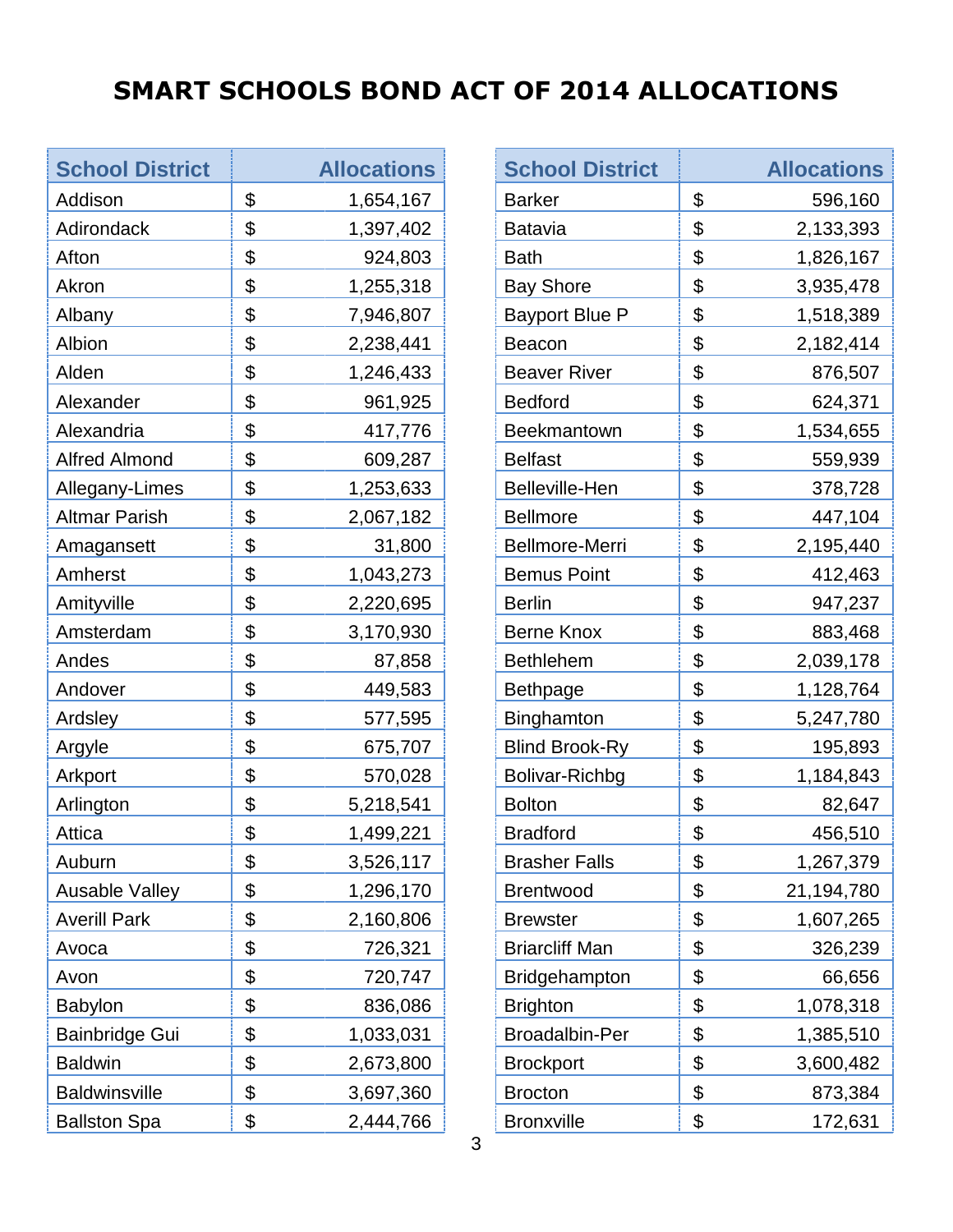| <b>School District</b> | <b>Allocations</b> | <b>School District</b> |                           | <b>Allocations</b> |
|------------------------|--------------------|------------------------|---------------------------|--------------------|
| <b>Brookfield</b>      | \$<br>358,891      | Chazy                  | \$                        | 378,806            |
| <b>Brunswick Cent</b>  | \$<br>779,262      | Cheektowaga            | \$                        | 1,144,417          |
| <b>Brushton Moira</b>  | \$<br>1,127,104    | Chenango Forks         | \$                        | 1,662,216          |
| <b>Buffalo</b>         | \$<br>56,020,356   | Chenango Valle         | \$                        | 1,295,686          |
| <b>Burnt Hills</b>     | \$<br>1,900,404    | Cherry Vly-Spr         | \$                        | 618,522            |
| <b>Byram Hills</b>     | \$<br>333,850      | Chester                | \$                        | 565,011            |
| <b>Byron Bergen</b>    | \$<br>1,060,464    | Chittenango            | \$                        | 1,653,971          |
| Cairo-Durham           | \$<br>1,293,077    | Churchville Ch         | \$                        | 3,099,982          |
| Caledonia Mumf         | \$<br>837,412      | Cincinnatus            | $\boldsymbol{\mathsf{S}}$ | 871,926            |
| Cambridge              | \$<br>914,980      | Clarence               | \$                        | 1,965,009          |
| Camden                 | \$<br>2,834,336    | Clarkstown             | \$                        | 2,806,902          |
| Campbell-Savon         | \$<br>1,268,792    | <b>Cleveland Hill</b>  | \$                        | 1,131,729          |
| Canajoharie            | \$<br>1,017,758    | <b>Clifton Fine</b>    | \$                        | 428,090            |
| Canandaigua            | \$<br>2,256,756    | Clinton                | \$                        | 875,221            |
| Canaseraga             | \$<br>384,755      | Clyde-Savannah         | \$                        | 1,181,056          |
| Canastota              | \$<br>1,357,966    | Clymer                 | \$                        | 438,897            |
| Candor                 | \$<br>928,906      | Cobleskl-Richm         | \$                        | 1,789,330          |
| Canisteo-Green         | \$<br>1,413,197    | Cohoes                 | \$                        | 1,769,619          |
| Canton                 | \$<br>1,502,137    | Cold Spring Ha         | \$                        | 306,709            |
| <b>Carle Place</b>     | \$<br>424,135      | <b>Colton Pierrep</b>  | $\boldsymbol{\mathsf{S}}$ | 225,028            |
| Carmel                 | \$<br>2,434,123    | Commack                | $\boldsymbol{\mathsf{S}}$ | 3,504,794          |
| Carthage               | \$<br>3,158,115    | Comsewogue             | $\boldsymbol{\theta}$     | 2,813,720          |
| Cassadaga Vall         | \$<br>1,333,520    | Connetquot             | \$                        | 4,206,087          |
| Cato Meridian          | \$<br>1,185,295    | Cooperstown            | \$                        | 496,437            |
| Catskill               | \$<br>1,295,692    | Copake-Taconic         | \$                        | 918,125            |
| Cattaraugus-Li         | \$<br>1,410,452    | Copenhagen             | \$                        | 625,435            |
| Cazenovia              | \$<br>813,516      | Copiague               | \$                        | 4,852,870          |
| <b>Center Moriche</b>  | \$<br>1,034,558    | Corinth                | \$                        | 1,065,678          |
| <b>Central Islip</b>   | \$<br>9,451,402    | Corning                | \$                        | 3,812,892          |
| <b>Central Square</b>  | \$<br>4,076,734    | Cornwall               | $\boldsymbol{\mathsf{S}}$ | 1,579,027          |
| <b>Central Valley</b>  | \$<br>2,954,211    | Cortland               | \$                        | 2,270,295          |
| Chappaqua              | \$<br>686,946      | <b>Coxsackie Athe</b>  | \$                        | 832,993            |
| <b>Charlotte Vall</b>  | \$<br>475,003      | Croton Harmon          | $\boldsymbol{\theta}$     | 346,133            |
| Chateaugay             | \$<br>633,985      | <b>Crown Point</b>     | $\boldsymbol{\mathsf{S}}$ | 410,485            |
| Chatham                | \$<br>624,158      | Cuba-Rushford          | \$                        | 1,249,193          |
| Chautauqua             | \$<br>521,122      | Dalton-Nunda           | \$                        | 1,104,092          |
|                        |                    |                        |                           |                    |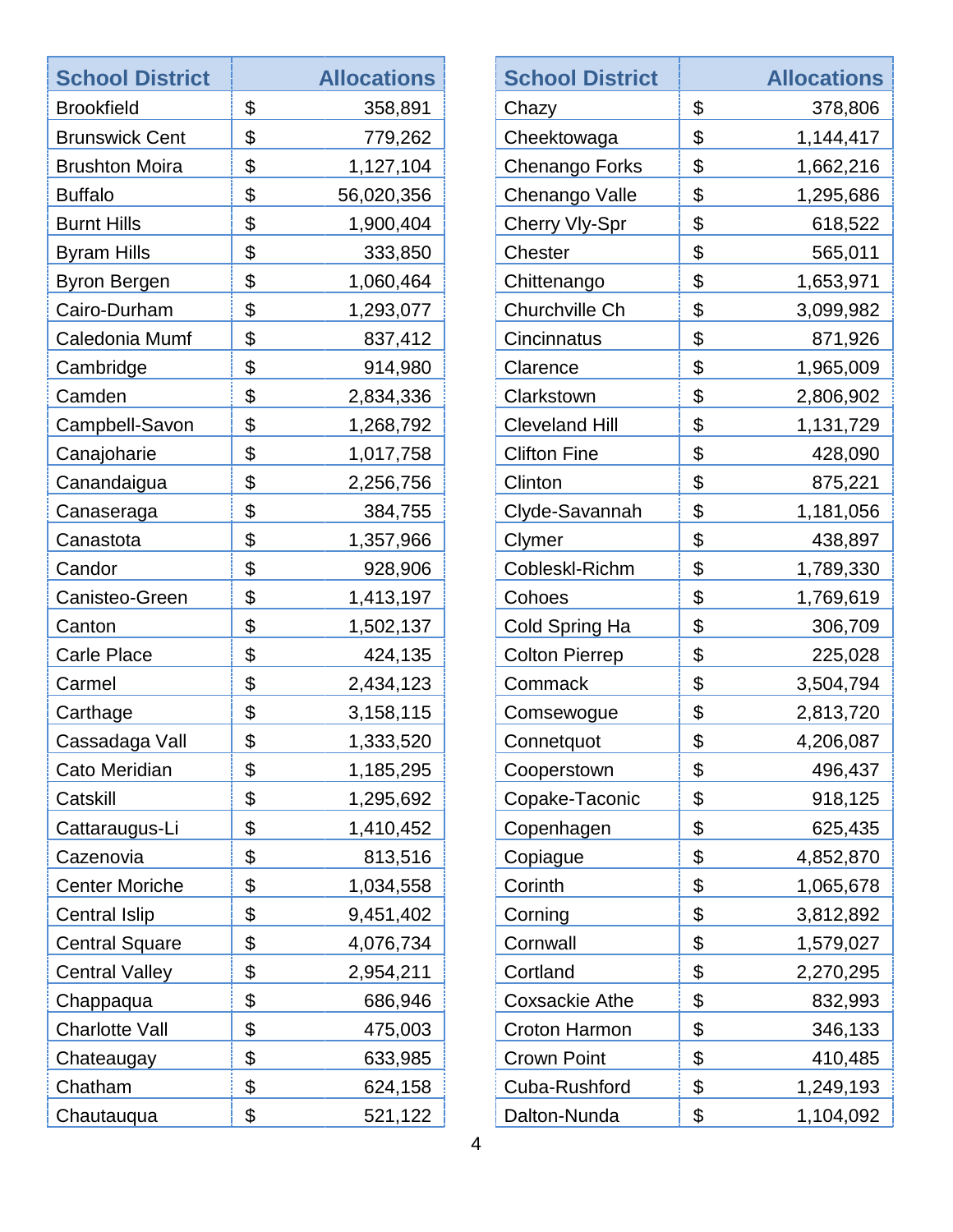| <b>School District</b> | <b>Allocations</b> |
|------------------------|--------------------|
| <b>Dansville</b>       | \$<br>1,803,760    |
| De Ruyter              | \$<br>539,745      |
| Deer Park              | \$<br>2,636,151    |
| Delhi                  | \$<br>715,553      |
| Depew                  | \$<br>1,622,349    |
| Deposit                | \$<br>615,278      |
| Dobbs Ferry            | \$<br>367,973      |
| Dolgeville             | \$<br>1,078,019    |
| Dover                  | \$<br>1,036,956    |
| Downsville             | \$<br>155,816      |
| Dryden                 | \$<br>1,679,854    |
| Duanesburg             | \$<br>661,917      |
| <b>Dundee</b>          | \$<br>888,015      |
| <b>Dunkirk</b>         | \$<br>2,188,365    |
| E Syracuse-Min         | \$<br>2,298,247    |
| E. Irondequoit         | \$<br>2,040,518    |
| East Aurora            | \$<br>685,101      |
| <b>East Bloomfiel</b>  | \$<br>802,089      |
| <b>East Greenbush</b>  | \$<br>2,312,974    |
| East Hampton           | \$<br>273,186      |
| East Islip             | \$<br>3,332,894    |
| <b>East Meadow</b>     | \$<br>4,115,059    |
| <b>East Moriches</b>   | \$<br>558,853      |
| East Quogue            | \$<br>119,615      |
| East Ramapo            | \$<br>6,105,668    |
| <b>East Rochester</b>  | \$<br>863,381      |
| East Rockaway          | \$<br>587,387      |
| <b>East Williston</b>  | \$<br>304,393      |
| Eastchester            | \$<br>477,302      |
| Eastport-South         | \$<br>2,279,065    |
| Eden                   | \$<br>958,018      |
| Edgemont               | \$<br>302,038      |
| Edinburg               | \$<br>84,541       |
| Edmeston               | \$<br>612,573      |
| Edwards-Knox           | \$<br>906,104      |
| Elba                   | \$<br>547,789      |

| <b>School District</b> | <b>Allocations</b> |
|------------------------|--------------------|
| Eldred                 | \$<br>499,431      |
| Elizabethtown          | \$<br>345,519      |
| Ellenville             | \$<br>1,763,723    |
| Ellicottville          | \$<br>343,647      |
| Elmira                 | \$<br>7,090,526    |
| <b>Elmira Heights</b>  | \$<br>936,641      |
| Elmont                 | \$<br>2,267,378    |
| Elmsford               | \$<br>234,005      |
| Elwood                 | \$<br>1,178,161    |
| Evans-Brant            | \$<br>2,715,167    |
| <b>Fabius-Pompey</b>   | \$<br>750,954      |
| Fairport               | \$<br>3,296,127    |
| Falconer               | \$<br>1,108,739    |
| Fallsburgh             | \$<br>1,723,689    |
| Farmingdale            | \$<br>2,908,802    |
| Fayetteville           | \$<br>1,727,955    |
| Fillmore               | \$<br>933,511      |
| <b>Fire Island</b>     | \$<br>36,142       |
| <b>Fishers Island</b>  | \$<br>27,707       |
| <b>Floral Park</b>     | \$<br>432,512      |
| Florida                | \$<br>490,283      |
| Fonda Fultonvi         | \$<br>1,397,813    |
| Forestville            | \$<br>594,163      |
| Fort Ann               | \$<br>533,738      |
| <b>Fort Edward</b>     | \$<br>543,338      |
| <b>Fort Plain</b>      | \$<br>1,114,118    |
| Frankfort-Schu         | \$<br>942,793      |
| Franklin               | \$<br>337,323      |
| <b>Franklin Squar</b>  | \$<br>714,148      |
| Franklinville          | \$<br>1,185,162    |
| Fredonia               | \$<br>1,104,592    |
| Freeport               | \$<br>5,944,521    |
| Frewsburg              | \$<br>890,103      |
| Friendship             | \$<br>561,109      |
| Frontier               | \$<br>3,056,630    |
| Fulton                 | \$<br>3,971,619    |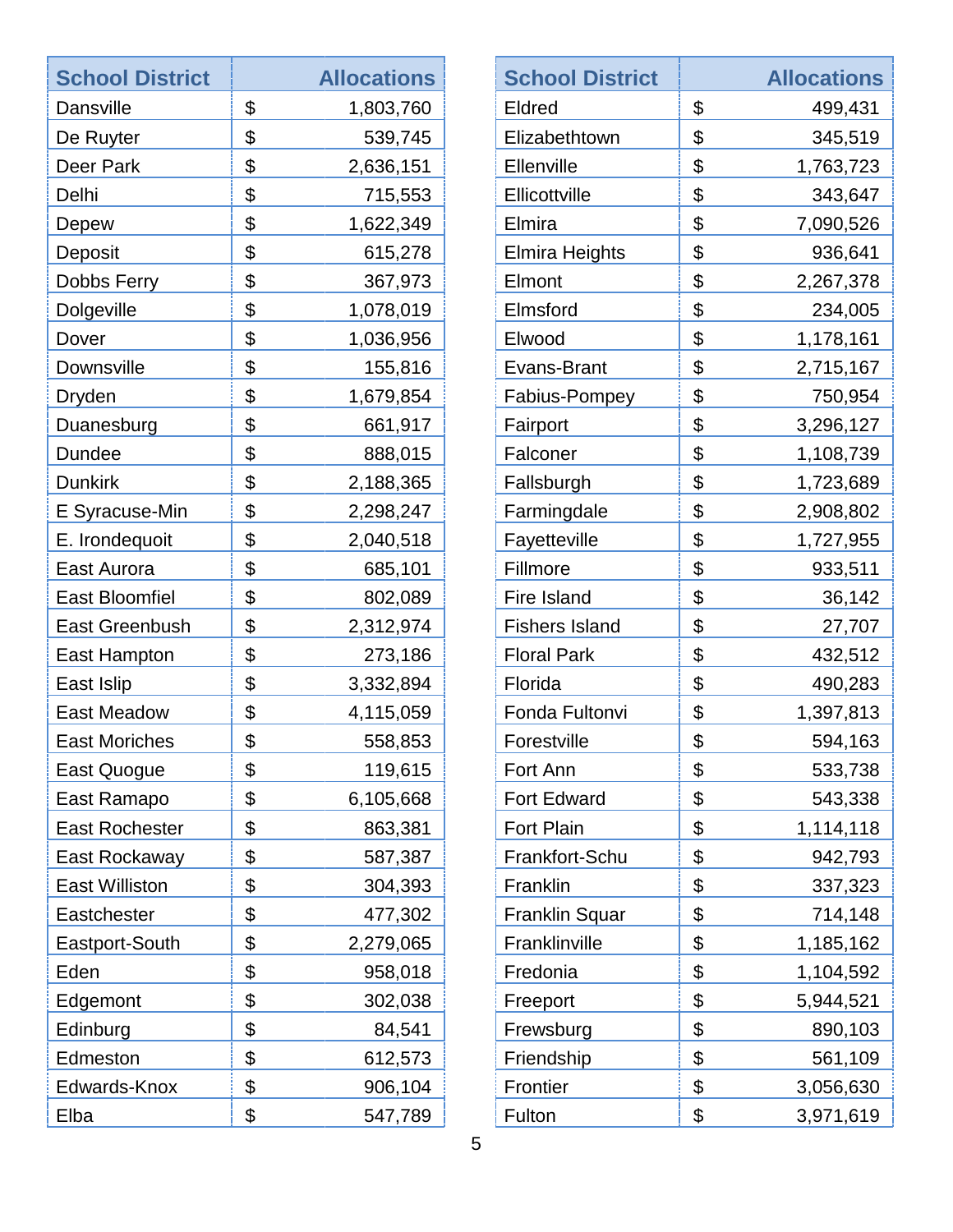| <b>School District</b> | <b>Allocations</b> | <b>School District</b> |                       | <b>Allocations</b> |
|------------------------|--------------------|------------------------|-----------------------|--------------------|
| Galway                 | \$<br>759,384      | Half Hollow Hi         | \$                    | 2,717,346          |
| Gananda                | \$<br>794,133      | Hamburg                | \$                    | 2,117,229          |
| <b>Garden City</b>     | \$<br>561,721      | Hamilton               | \$                    | 409,770            |
| Garrison               | \$<br>78,417       | Hammond                | \$                    | 325,979            |
| <b>Gates Chili</b>     | \$<br>2,980,556    | Hammondsport           | \$                    | 376,817            |
| <b>General Brown</b>   | \$<br>1,256,750    | <b>Hampton Bays</b>    | \$                    | 494,867            |
| <b>Genesee Valley</b>  | \$<br>904,135      | Hancock                | \$                    | 535,944            |
| Geneseo                | \$<br>626,846      | Hannibal               | \$                    | 1,987,752          |
| Geneva                 | \$<br>2,276,395    | Harborfields           | \$                    | 1,322,218          |
| Germantown             | \$<br>425,755      | Harpursville           | \$                    | 1,173,008          |
| Gilboa Conesvi         | \$<br>322,769      | Harrison               | \$                    | 430,913            |
| Glbtsvlle-Mt U         | \$<br>548,407      | Harrisville            | \$                    | 476,311            |
| <b>Glen Cove</b>       | \$<br>921,754      | Hartford               | \$                    | 591,447            |
| <b>Glens Falls</b>     | \$<br>1,604,375    | Hastings On Hu         | \$                    | 449,874            |
| Glens Falls Co         | \$<br>120,102      | Hauppauge              | \$                    | 1,214,986          |
| Gloversville           | \$<br>3,325,186    | Haverstraw-St          | \$                    | 5,294,721          |
| Gorham-Middles         | \$<br>1,300,467    | Hempstead              | \$                    | 9,726,134          |
| Goshen                 | \$<br>1,343,184    | <b>Hendrick Hudso</b>  | \$                    | 569,117            |
| Gouverneur             | \$<br>2,291,848    | Herkimer               | \$                    | 953,082            |
| Gowanda                | \$<br>1,548,724    | <b>Hermon Dekalb</b>   | \$                    | 585,590            |
| <b>Grand Island</b>    | \$<br>1,629,396    | <b>Herricks</b>        | \$                    | 966,909            |
| Granville              | \$<br>1,431,659    | Heuvelton              | \$                    | 754,611            |
| <b>Great Neck</b>      | \$<br>851,730      | <b>Hewlett Woodme</b>  | \$                    | 716,756            |
| Greece                 | \$<br>7,895,681    | Hicksville             | \$                    | 1,575,321          |
| Green Island           | \$<br>257,106      | Highland               | \$                    | 1,167,631          |
| Greenburgh             | \$<br>451,876      | <b>Highland Falls</b>  | \$                    | 848,982            |
| Greene                 | \$<br>1,425,689    | Hilton                 | \$                    | 2,995,226          |
| Greenport              | \$<br>140,858      | Hinsdale               | \$                    | 597,835            |
| Greenville             | \$<br>1,058,561    | Holland                | \$                    | 853,323            |
| Greenwich              | \$<br>807,563      | <b>Holland Patent</b>  | $\boldsymbol{\theta}$ | 1,475,922          |
| Greenwood Lake         | \$<br>636,406      | Holley                 | \$                    | 1,311,463          |
| Grgetwn-So Ots         | \$<br>591,199      | Homer                  | \$                    | 1,904,557          |
| Groton                 | \$<br>1,086,711    | Honeoye                | \$                    | 686,346            |
| Guilderland            | \$<br>2,096,732    | <b>Honeoye Falls</b>   | \$                    | 1,180,031          |
| <b>Hadley Luzerne</b>  | \$<br>742,502      | <b>Hoosic Valley</b>   | \$                    | 967,472            |
| Haldane                | \$<br>248,055      | <b>Hoosick Falls</b>   | \$                    | 1,089,738          |
|                        |                    |                        |                       |                    |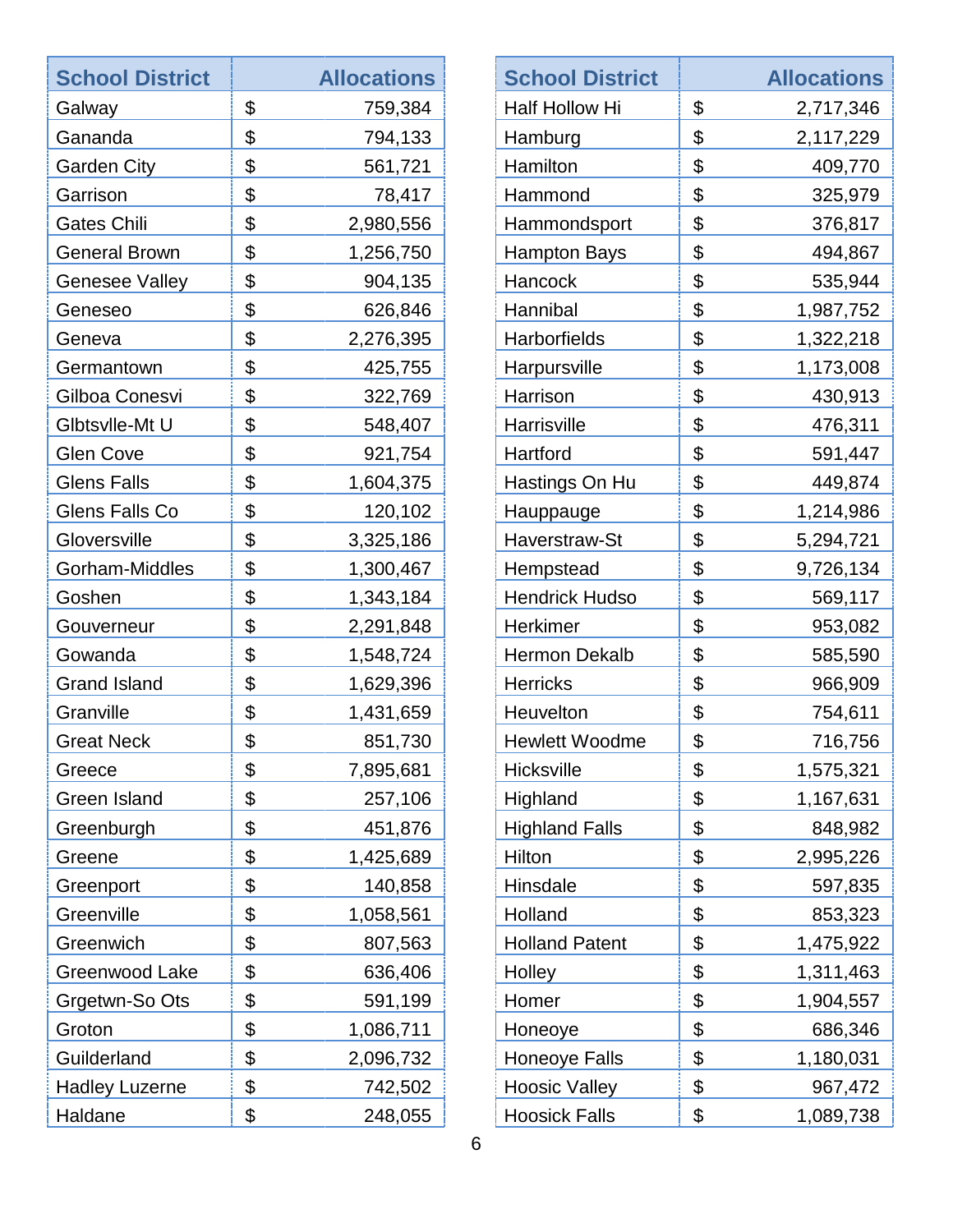| <b>School District</b> | <b>Allocations</b> | <b>School District</b> | <b>Allocations</b> |
|------------------------|--------------------|------------------------|--------------------|
| Hornell                | \$<br>2,039,972    | <b>Lake Placid</b>     | \$<br>247,641      |
| Horseheads             | \$<br>2,929,862    | Lake Pleasant          | \$<br>57,292       |
| Hudson                 | \$<br>1,771,233    | Lakeland               | \$<br>3,648,705    |
| <b>Hudson Falls</b>    | \$<br>2,189,224    | Lancaster              | \$<br>2,982,935    |
| <b>Hunter Tanners</b>  | \$<br>214,536      | Lansing                | \$<br>680,889      |
| Huntington             | \$<br>1,407,121    | Lansingburgh           | \$<br>2,263,155    |
| <b>Hyde Park</b>       | \$<br>2,616,932    | Laurens                | \$<br>489,555      |
| <b>Indian Lake</b>     | \$<br>79,618       | Lawrence               | \$<br>1,011,678    |
| <b>Indian River</b>    | \$<br>4,433,013    | Le Roy                 | \$<br>1,079,488    |
| <b>Iroquois</b>        | \$<br>1,305,424    | Letchworth             | \$<br>1,203,133    |
| Irvington              | \$<br>277,051      | Levittown              | \$<br>4,969,070    |
| <b>Island Park</b>     | \$<br>236,888      | <b>Lewiston Porte</b>  | \$<br>1,354,745    |
| <b>Island Trees</b>    | \$<br>1,536,993    | Liberty                | \$<br>2,002,780    |
| <b>Islip</b>           | \$<br>1,921,404    | Lindenhurst            | \$<br>5,047,538    |
| Ithaca                 | \$<br>2,561,479    | Lisbon                 | \$<br>682,136      |
| Jamestown              | \$<br>4,930,918    | <b>Little Falls</b>    | \$<br>1,059,936    |
| Jamesville-Dew         | \$<br>1,016,394    | Liverpool              | \$<br>5,345,676    |
| Jasper-Trpsbrg         | \$<br>717,728      | Livingston Man         | \$<br>617,438      |
| Jefferson              | \$<br>284,092      | Livonia                | \$<br>1,299,812    |
| Jericho                | \$<br>479,961      | Lockport               | \$<br>4,274,931    |
| Johnsburg              | \$<br>316,027      | <b>Locust Valley</b>   | \$<br>386,964      |
| Johnson<br>City        | \$<br>1,970,831    | Long Beach             | \$<br>1,997,095    |
| Johnstown              | \$<br>1,755,889    | Long Lake              | \$<br>50,879       |
| Jordan Elbridg         | \$<br>1,387,107    | Longwood               | \$<br>7,772,337    |
| Katonah Lewisb         | \$<br>707,779      | Lowville               | \$<br>1,429,203    |
| Keene                  | \$<br>67,803       | Lyme                   | \$<br>289,535      |
| Kendall                | \$<br>967,959      | Lynbrook               | \$<br>892,992      |
| Kenmore                | \$<br>4,951,929    | Lyncourt               | \$<br>277,464      |
| Kinderhook             | \$<br>1,309,134    | Lyndonville            | \$<br>733,151      |
| <b>Kings Park</b>      | \$<br>1,454,202    | Lyons                  | \$<br>1,158,755    |
| Kingston               | \$<br>5,315,977    | Madison                | \$<br>498,604      |
| Kiryas Joel            | \$<br>462,914      | <b>Madrid Wadding</b>  | \$<br>829,943      |
| La Fargeville          | \$<br>481,441      | Mahopac                | \$<br>3,181,109    |
| La Fayette             | \$<br>857,397      | <b>Maine Endwell</b>   | \$<br>1,877,858    |
| Lackawanna             | \$<br>2,922,791    | Malone                 | \$<br>2,822,926    |
| Lake George            | \$<br>229,532      | Malverne               | \$<br>982,533      |
|                        |                    |                        |                    |

ł

1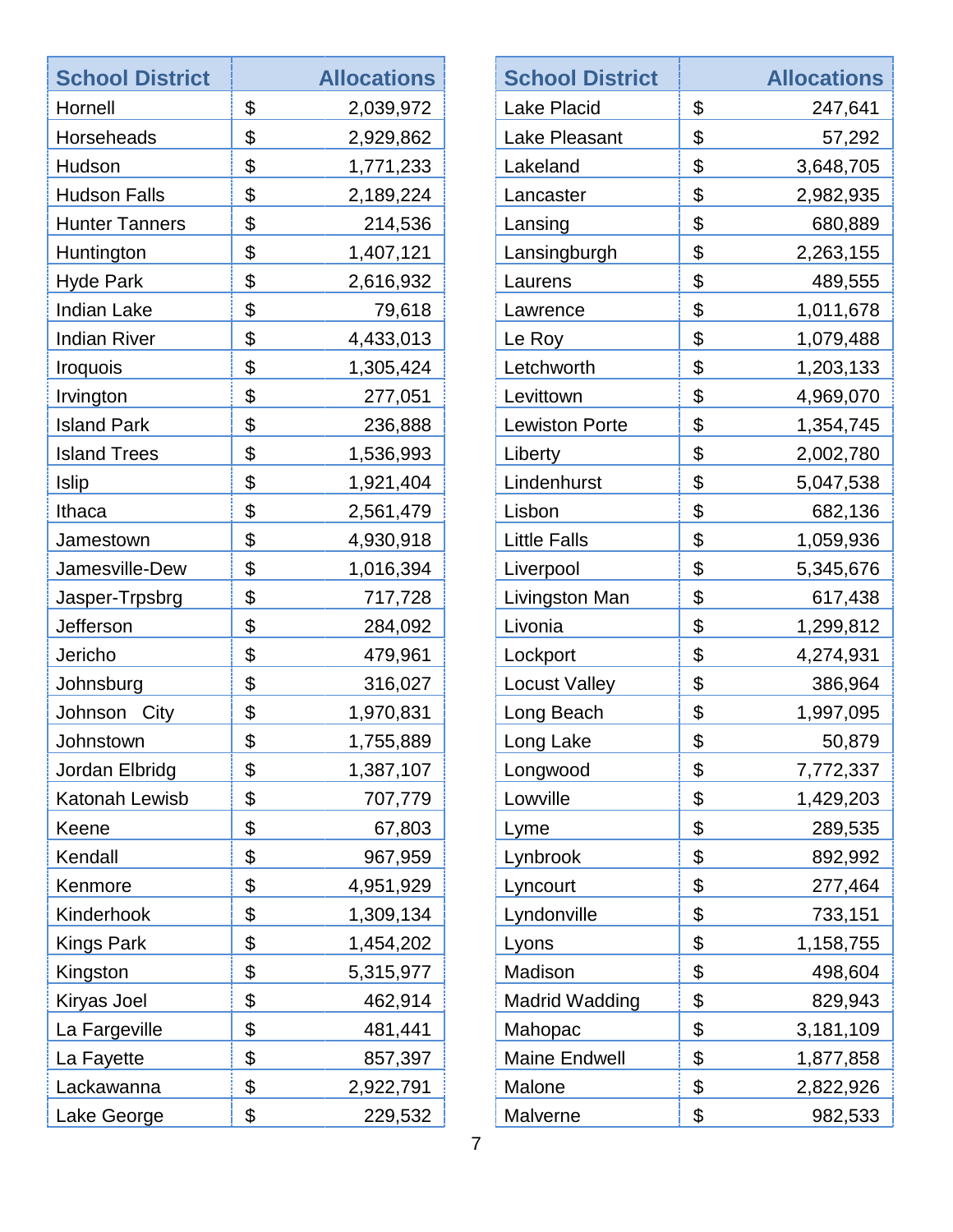| <b>School District</b> | <b>Allocations</b> | <b>School District</b> |
|------------------------|--------------------|------------------------|
| Mamaroneck             | \$<br>536,892      | Morrisville Ea         |
| <b>Manchstr-Shrts</b>  | \$<br>715,681      | <b>Mount Morris</b>    |
| Manhasset              | \$<br>432,581      | <b>Mount Sinai</b>     |
| Marathon               | \$<br>1,012,784    | <b>Mount Vernon</b>    |
| <b>Marcellus</b>       | \$<br>1,121,225    | Mt Markham Csd         |
| Margaretville          | \$<br>263,121      | Mt Pleas Cent          |
| <b>Marion</b>          | \$<br>1,038,923    | N. Rose-Wolcot         |
| Marlboro               | \$<br>1,076,410    | N. Tonawanda           |
| Maryvale               | \$<br>1,348,658    | <b>Nanuet</b>          |
| Massapequa             | \$<br>2,650,127    | <b>Naples</b>          |
| Massena                | \$<br>2,415,023    | <b>New Hartford</b>    |
| Mattituck-Cutc         | \$<br>273,511      | New Hyde Park          |
| Mayfield               | \$<br>840,880      | New Lebanon            |
| Mcgraw                 | \$<br>670,945      | <b>New Paltz</b>       |
| Mechanicville          | \$<br>884,252      | <b>New Rochelle</b>    |
| Medina                 | \$<br>2,000,222    | <b>New York City</b>   |
| Menands                | \$<br>78,846       | <b>New York Mills</b>  |
| <b>Merrick</b>         | \$<br>643,422      | <b>Newark</b>          |
| Mexico                 | \$<br>2,600,632    | Newark Valley          |
| <b>Middle Country</b>  | \$<br>8,318,342    | Newburgh               |
| Middleburgh            | \$<br>922,936      | Newcomb                |
| Middletown             | \$<br>6,897,920    | Newfane                |
| Milford                | \$<br>499,549      | <b>Newfield</b>        |
| Millbrook              | \$<br>324,471      | Niagara Falls          |
| <b>Miller Place</b>    | \$<br>1,892,970    | Niagara Wheatf         |
| Mineola                | \$<br>576,879      | Niskayuna              |
| Minerva                | \$<br>127,889      | North Babylon          |
| <b>Minisink Valle</b>  | \$<br>3,571,363    | North Bellmore         |
| Mohonasen              | \$<br>1,737,958    | <b>North Collins</b>   |
| Monroe Woodbur         | \$<br>4,494,641    | North Colonie          |
| Montauk                | \$<br>89,032       | <b>North Merrick</b>   |
| Monticello             | \$<br>3,020,208    | North Salem            |
| Moravia                | \$<br>1,081,921    | <b>North Shore</b>     |
| Moriah                 | \$<br>931,051      | North Syracuse         |
| <b>Morris</b>          | \$<br>529,156      | North Warren           |
| Morristown             | \$<br>469,501      | Northeast              |

| <b>School District</b> | <b>Allocations</b> |
|------------------------|--------------------|
| Morrisville Ea         | \$<br>895,411      |
| <b>Mount Morris</b>    | \$<br>654,585      |
| <b>Mount Sinai</b>     | \$<br>1,618,336    |
| <b>Mount Vernon</b>    | \$<br>7,961,129    |
| Mt Markham Csd         | \$<br>1,478,088    |
| Mt Pleas Cent          | \$<br>514,684      |
| N. Rose-Wolcot         | \$<br>1,484,019    |
| N. Tonawanda           | \$<br>3,332,873    |
| Nanuet                 | \$<br>670,759      |
| <b>Naples</b>          | \$<br>616,762      |
| <b>New Hartford</b>    | \$<br>1,167,221    |
| New Hyde Park          | \$<br>459,525      |
| New Lebanon            | \$<br>288,073      |
| <b>New Paltz</b>       | \$<br>1,325,448    |
| <b>New Rochelle</b>    | \$<br>3,527,277    |
| New York City          | \$<br>783,141,339  |
| <b>New York Mills</b>  | \$<br>379,261      |
| <b>Newark</b>          | \$<br>2,415,682    |
| <b>Newark Valley</b>   | \$<br>1,372,518    |
| Newburgh               | \$<br>12,831,056   |
| Newcomb                | \$<br>49,005       |
| Newfane                | \$<br>1,670,935    |
| <b>Newfield</b>        | \$<br>933,590      |
| Niagara Falls          | \$<br>8,865,240    |
| Niagara Wheatf         | \$<br>2,707,858    |
| Niskayuna              | \$<br>1,494,855    |
| North Babylon          | \$<br>4,086,597    |
| North Bellmore         | \$<br>1,289,890    |
| <b>North Collins</b>   | \$<br>675,490      |
| North Colonie          | \$<br>1,838,380    |
| <b>North Merrick</b>   | \$<br>661,037      |
| <b>North Salem</b>     | \$<br>230,261      |
| <b>North Shore</b>     | \$<br>413,397      |
| North Syracuse         | \$<br>6,256,194    |
| North Warren           | \$<br>297,646      |
| Northeast              | \$<br>507,541      |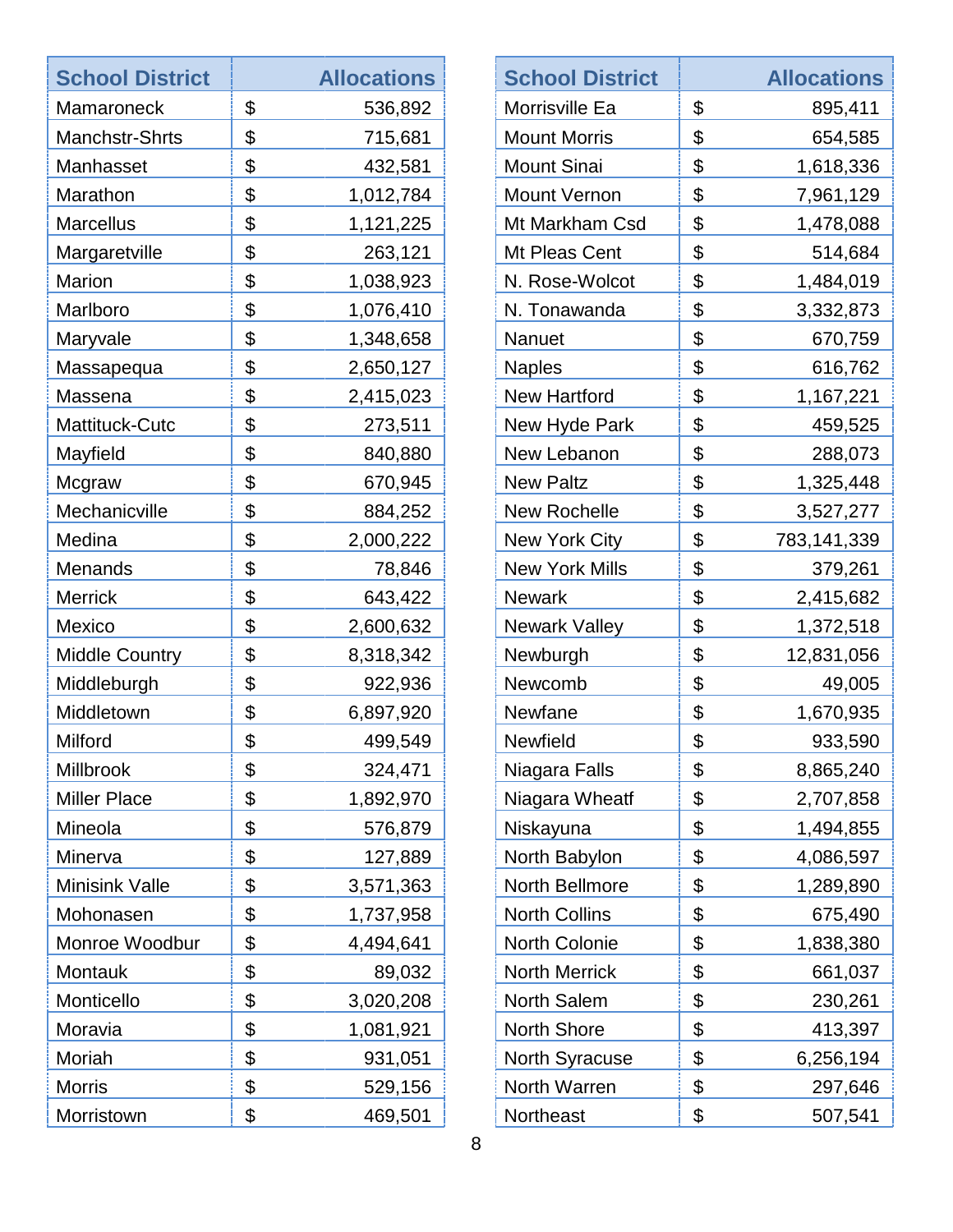| <b>School District</b> | <b>Allocations</b> | <b>School Distric</b> |
|------------------------|--------------------|-----------------------|
| Northeastern           | \$<br>1,434,978    | Penfield              |
| Northport              | \$<br>1,335,040    | Penn Yan              |
| Northrn Adiron         | \$<br>1,282,179    | Perry                 |
| Northville             | \$<br>344,944      | Peru                  |
| Norwich                | \$<br>2,175,975    | Phelps-Clifton        |
| Norwood Norfol         | \$<br>1,236,797    | Phoenix               |
| <b>Nyack</b>           | \$<br>928,987      | <b>Pine Bush</b>      |
| Oakfield Alaba         | \$<br>1,147,390    | <b>Pine Plains</b>    |
| Oceanside              | \$<br>1,965,241    | <b>Pine Valley</b>    |
| Odessa Montour         | \$<br>893,825      | Pittsford             |
| Ogdensburg             | \$<br>2,264,871    | Plainedge             |
| Olean                  | \$<br>2,040,786    | Plainview             |
| Oneida City            | \$<br>2,067,289    | Plattsburgh           |
| Oneonta                | \$<br>1,276,085    | Pleasantville         |
| Onondaga               | \$<br>800,506      | Pocantico Hill        |
| Onteora                | \$<br>870,557      | Poland                |
| Op-Eph-St Jhns         | \$<br>1,194,883    | Port Byron            |
| <b>Orchard Park</b>    | \$<br>2,333,018    | <b>Port Chester</b>   |
| Oriskany               | \$<br>659,180      | Port Jefferson        |
| Ossining               | \$<br>1,486,507    | Port Jervis           |
| Oswego                 | \$<br>1,789,840    | Port Washingto        |
| Otego-Unadilla         | \$<br>1,162,544    | Portville             |
| Owego-Apalachi         | \$<br>1,753,478    | Potsdam               |
| Oxford                 | \$<br>1,089,409    | Poughkeepsie          |
| <b>Oyster Bay</b>      | \$<br>250,537      | Prattsburg            |
| Oysterponds            | \$<br>39,910       | Pulaski               |
| Palmyra-Macedo         | \$<br>1,575,432    | Putnam                |
| Panama                 | \$<br>713,373      | <b>Putnam Valley</b>  |
| Parishville            | \$<br>567,936      | Queensbury            |
| Patchogue-Medf         | \$<br>6,047,604    | Quogue                |
| Pavilion               | \$<br>940,829      | Ramapo                |
| Pawling                | \$<br>616,065      | Randolph              |
| <b>Pearl River</b>     | \$<br>876,023      | Ravena Coeymar        |
| Peekskill              | \$<br>3,202,505    | <b>Red Creek</b>      |
| Pelham                 | \$<br>502,942      | <b>Red Hook</b>       |
| Pembroke               | \$<br>1,102,055    | Remsen                |
|                        |                    |                       |

| <b>School District</b> | <b>Allocations</b> |
|------------------------|--------------------|
| Penfield               | \$<br>1,970,927    |
| Penn Yan               | \$<br>1,275,268    |
| Perry                  | \$<br>913,171      |
| Peru                   | \$<br>2,129,269    |
| <b>Phelps-Clifton</b>  | \$<br>1,739,943    |
| Phoenix                | \$<br>2,238,989    |
| <b>Pine Bush</b>       | \$<br>5,050,017    |
| <b>Pine Plains</b>     | \$<br>690,008      |
| <b>Pine Valley</b>     | \$<br>913,929      |
| Pittsford              | \$<br>1,509,818    |
| Plainedge              | \$<br>1,693,869    |
| Plainview              | \$<br>1,637,283    |
| Plattsburgh            | \$<br>1,599,700    |
| Pleasantville          | \$<br>432,564      |
| Pocantico Hill         | \$<br>101,145      |
| Poland                 | \$<br>571,122      |
| Port Byron             | \$<br>1,179,472    |
| <b>Port Chester</b>    | \$<br>1,736,663    |
| Port Jefferson         | \$<br>333,922      |
| Port Jervis            | \$<br>3,185,814    |
| Port Washingto         | \$<br>704,973      |
| Portville              | \$<br>974,908      |
| Potsdam                | \$<br>1,315,137    |
| Poughkeepsie           | \$<br>5,708,639    |
| Prattsburg             | \$<br>544,167      |
| Pulaski                | \$<br>1,209,470    |
| Putnam                 | \$<br>36,152       |
| <b>Putnam Valley</b>   | \$<br>915,998      |
| Queensbury             | \$<br>1,921,304    |
| Quogue                 | \$<br>31,741       |
| Ramapo                 | \$<br>1,646,123    |
| Randolph               | \$<br>1,076,341    |
| Ravena Coeyman         | \$<br>1,491,838    |
| <b>Red Creek</b>       | \$<br>1,170,839    |
| <b>Red Hook</b>        | \$<br>1,341,006    |
| Remsen                 | \$<br>601,180      |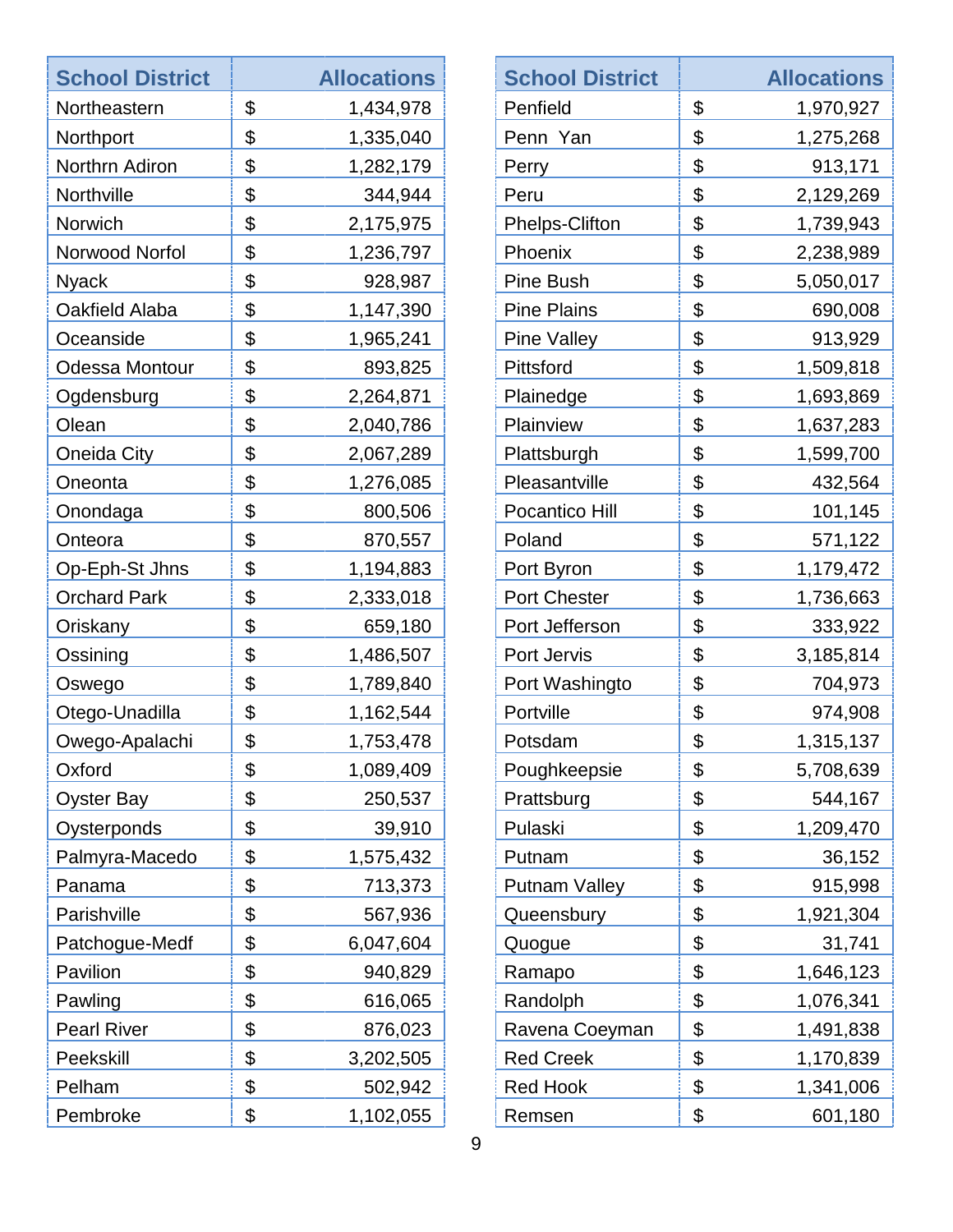| <b>School District</b> | <b>Allocations</b> | <b>School District</b> | <b>Allocations</b> |
|------------------------|--------------------|------------------------|--------------------|
| Remsenburg             | \$<br>56,703       | Sauquoit Valle         | \$<br>1,057,495    |
| Rensselaer             | \$<br>982,876      | Sayville               | \$<br>2,382,921    |
| Rhinebeck              | \$<br>277,209      | Scarsdale              | \$<br>444,960      |
| <b>Richfield Spri</b>  | \$<br>587,638      | Schalmont              | \$<br>1,058,978    |
| <b>Ripley</b>          | \$<br>540,794      | Schenectady            | \$<br>9,364,497    |
| Riverhead              | \$<br>2,191,853    | <b>Schenevus</b>       | \$<br>429,031      |
| Rochester              | \$<br>47,234,577   | Schodack               | \$<br>673,090      |
| <b>Rockville Cent</b>  | \$<br>941,980      | Schoharie              | \$<br>942,067      |
| <b>Rocky Point</b>     | \$<br>2,450,155    | <b>Schroon Lake</b>    | \$<br>101,915      |
| Rome                   | \$<br>6,016,740    | Schuylerville          | \$<br>1,398,244    |
| Romulus                | \$<br>484,398      | Scio                   | \$<br>633,371      |
| <b>Rondout Valley</b>  | \$<br>2,004,951    | <b>Scotia Glenvil</b>  | \$<br>1,696,747    |
| Roosevelt              | \$<br>4,305,702    | Seaford                | \$<br>1,103,841    |
| Roscoe                 | \$<br>256,761      | Seneca Falls           | \$<br>1,152,629    |
| Roslyn                 | \$<br>464,325      | Sewanhaka              | \$<br>3,190,268    |
| Roxbury                | \$<br>310,268      | <b>Sharon Springs</b>  | \$<br>448,289      |
| <b>Royalton Hartl</b>  | \$<br>1,197,557    | Shelter Island         | \$<br>57,876       |
| <b>Rush Henrietta</b>  | \$<br>2,944,081    | Shenendehowa           | \$<br>3,926,194    |
| Rye                    | \$<br>286,640      | <b>Sherburne Earl</b>  | \$<br>1,981,022    |
| <b>Rye Neck</b>        | \$<br>174,995      | Sherman                | \$<br>583,197      |
| S. Glens Falls         | \$<br>2,230,126    | Sherrill               | \$<br>1,706,827    |
| S. Huntington          | \$<br>2,900,702    | Shoreham-Wadin         | \$<br>1,003,429    |
| S. Jefferson           | \$<br>1,982,406    | Sidney                 | \$<br>1,379,095    |
| S. Kortright           | \$<br>377,840      | <b>Silver Creek</b>    | \$<br>1,178,493    |
| S. Orangetown          | \$<br>1,029,143    | <b>Skaneateles</b>     | \$<br>534,585      |
| Sachem                 | \$<br>11,060,106   | Sloan                  | \$<br>1,351,882    |
| <b>Sackets Harbor</b>  | \$<br>318,862      | Smithtown              | \$<br>3,902,703    |
| Sag Harbor             | \$<br>171,720      | Sodus                  | \$<br>1,407,936    |
| Salamanca              | \$<br>1,614,452    | Solvay                 | \$<br>1,132,813    |
| Salem                  | \$<br>621,530      | <b>Somers</b>          | \$<br>713,823      |
| <b>Salmon River</b>    | \$<br>2,108,125    | South Colonie          | \$<br>2,051,700    |
| <b>Sandy Creek</b>     | \$<br>1,306,298    | South Country          | \$<br>4,480,887    |
| Saranac                | \$<br>1,738,450    | South Lewis            | \$<br>1,308,299    |
| Saranac Lake           | \$<br>796,558      | South Seneca           | \$<br>1,019,853    |
| Saratoga Sprin         | \$<br>2,738,126    | Southampton            | \$<br>236,674      |
| <b>Saugerties</b>      | \$<br>1,966,367    | Southern Cayug         | \$<br>795,165      |
|                        |                    |                        |                    |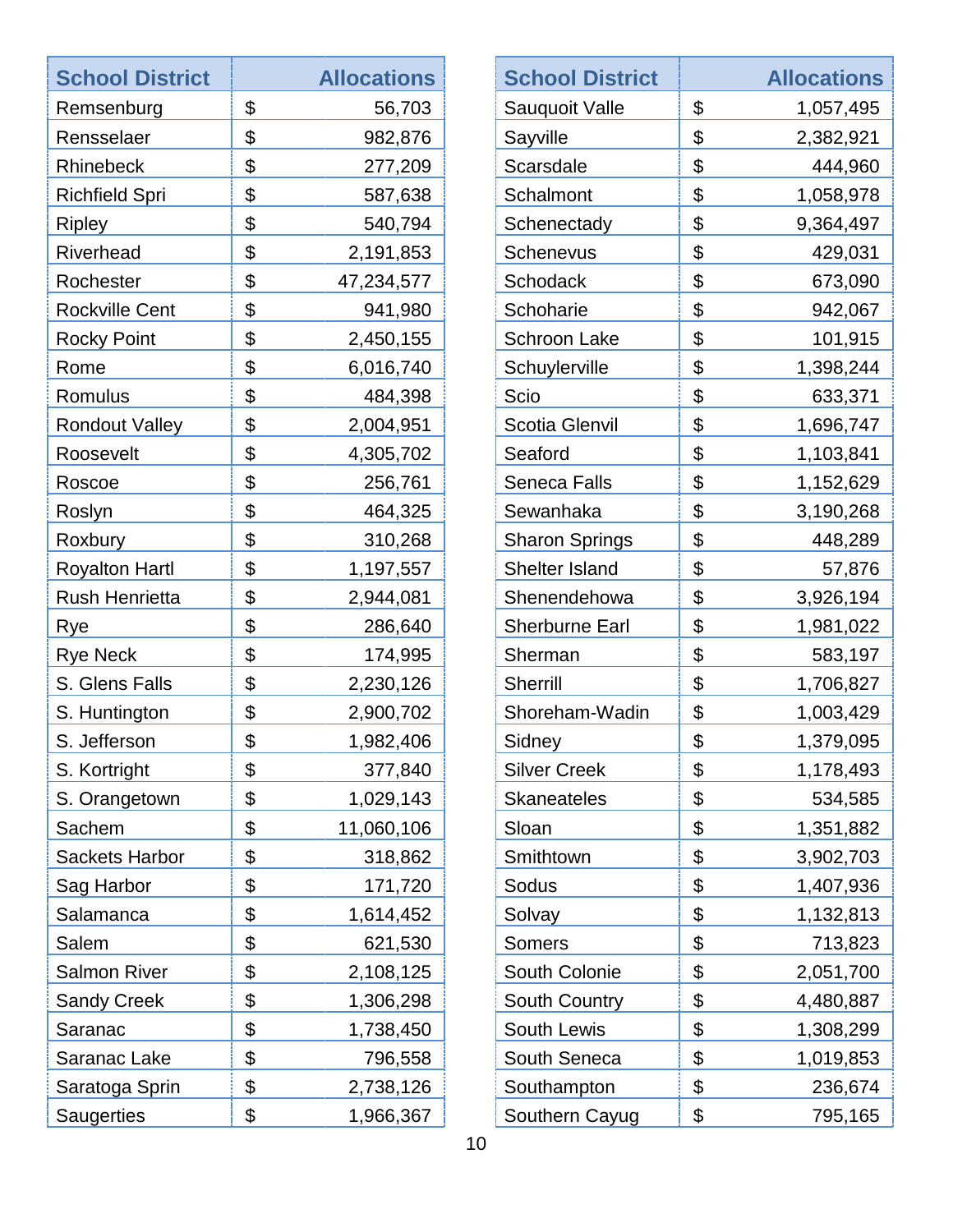| <b>School District</b> | <b>Allocations</b> | <b>School District</b> |
|------------------------|--------------------|------------------------|
| Southold               | \$<br>188,308      | Utica                  |
| Southwestern           | \$<br>953,595      | V Str Thirteen         |
| Spackenkill            | \$<br>752,800      | V Str Twenty-F         |
| Spencer Van Et         | \$<br>1,174,925    | Valhalla               |
| Spencerport            | \$<br>2,728,821    | Valley Str Chs         |
| Springs                | \$<br>136,874      | <b>Valley Str Uf</b>   |
| Springville-Gr         | \$<br>1,690,068    | Valley-Montgmr         |
| <b>St Regis Falls</b>  | \$<br>444,145      | Van Hornsville         |
| Stamford               | \$<br>492,932      | Vestal                 |
| Starpoint              | \$<br>1,591,338    | Victor                 |
| <b>Stillwater</b>      | \$<br>856,046      | Voorheesville          |
| Stockbridge Va         | \$<br>635,106      | W. Irondequoit         |
| <b>Sullivan West</b>   | \$<br>1,244,987    | Wallkill               |
| Susquehanna Va         | \$<br>1,594,225    | Walton                 |
| <b>Sweet Home</b>      | \$<br>1,891,997    | Wantagh                |
| Syosset                | \$<br>1,197,042    | Wappingers             |
| Syracuse               | \$<br>27,150,068   | Warrensburg            |
| Tarrytown              | \$<br>853,540      | Warsaw                 |
| <b>Thousand Islan</b>  | \$<br>752,523      | <b>Warwick Valley</b>  |
| <b>Three Village</b>   | \$<br>3,395,850    | Washingtonvill         |
| Ticonderoga            | \$<br>597,733      | Waterford              |
| Tioga                  | \$<br>1,080,145    | <b>Waterloo Cent</b>   |
| Tonawanda              | \$<br>1,561,513    | Watertown              |
| Town Of Webb           | \$<br>99,438       | Waterville             |
| <b>Tri Valley</b>      | \$<br>917,049      | Watervliet             |
| Troy                   | \$<br>4,987,451    | <b>Watkins Glen</b>    |
| Trumansburg            | \$<br>1,122,428    | Waverly                |
| Tuckahoe               | \$<br>222,837      | Wayland-Cohoct         |
| Tuckahoe Commo         | \$<br>96,818       | Wayne                  |
| Tully                  | \$<br>784,252      | Webster                |
| <b>Tupper Lake</b>     | \$<br>799,842      | Weedsport              |
| Tuxedo                 | \$<br>95,112       | Wells                  |
| Unadilla               | \$<br>1,296,682    | Wellsville             |
| <b>Union Springs</b>   | \$<br>822,347      | West Babylon           |
| Uniondale              | \$<br>3,813,985    | West Canada Va         |
| <b>Union-Endicott</b>  | \$<br>2,984,582    | <b>West Genesee</b>    |
|                        |                    |                        |

| <b>School District</b> | <b>Allocations</b> |
|------------------------|--------------------|
| Utica                  | \$<br>9,678,419    |
| V Str Thirteen         | \$<br>1,042,753    |
| V Str Twenty-F         | \$<br>595,695      |
| Valhalla               | \$<br>457,847      |
| Valley Str Chs         | \$<br>1,954,631    |
| Valley Str Uf          | \$<br>611,219      |
| Valley-Montgmr         | \$<br>3,403,847    |
| Van Hornsville         | \$<br>292,336      |
| Vestal                 | \$<br>2,093,599    |
| Victor                 | \$<br>1,613,312    |
| Voorheesville          | \$<br>483,870      |
| W. Irondequoit         | \$<br>1,901,143    |
| Wallkill               | \$<br>2,640,175    |
| Walton                 | \$<br>1,168,536    |
| Wantagh                | \$<br>1,587,330    |
| Wappingers             | \$<br>5,327,266    |
| Warrensburg            | \$<br>1,062,079    |
| Warsaw                 | \$<br>1,001,822    |
| <b>Warwick Valley</b>  | \$<br>2,213,192    |
| Washingtonvill         | \$<br>2,862,021    |
| Waterford              | \$<br>581,040      |
| Waterloo Cent          | \$<br>1,828,772    |
| Watertown              | \$<br>3,663,924    |
| Waterville             | \$<br>997,805      |
| Watervliet             | \$<br>1,441,614    |
| Watkins Glen           | \$<br>1,167,539    |
| Waverly                | \$<br>1,626,225    |
| Wayland-Cohoct         | \$<br>1,873,238    |
| Wayne                  | \$<br>1,433,099    |
| Webster                | \$<br>4,432,162    |
| Weedsport              | \$<br>755,823      |
| Wells                  | \$<br>118,291      |
| Wellsville             | \$<br>1,342,273    |
| West Babylon           | \$<br>3,059,663    |
| West Canada Va         | \$<br>921,441      |
| West Genesee           | \$<br>2,847,843    |
|                        |                    |

ता